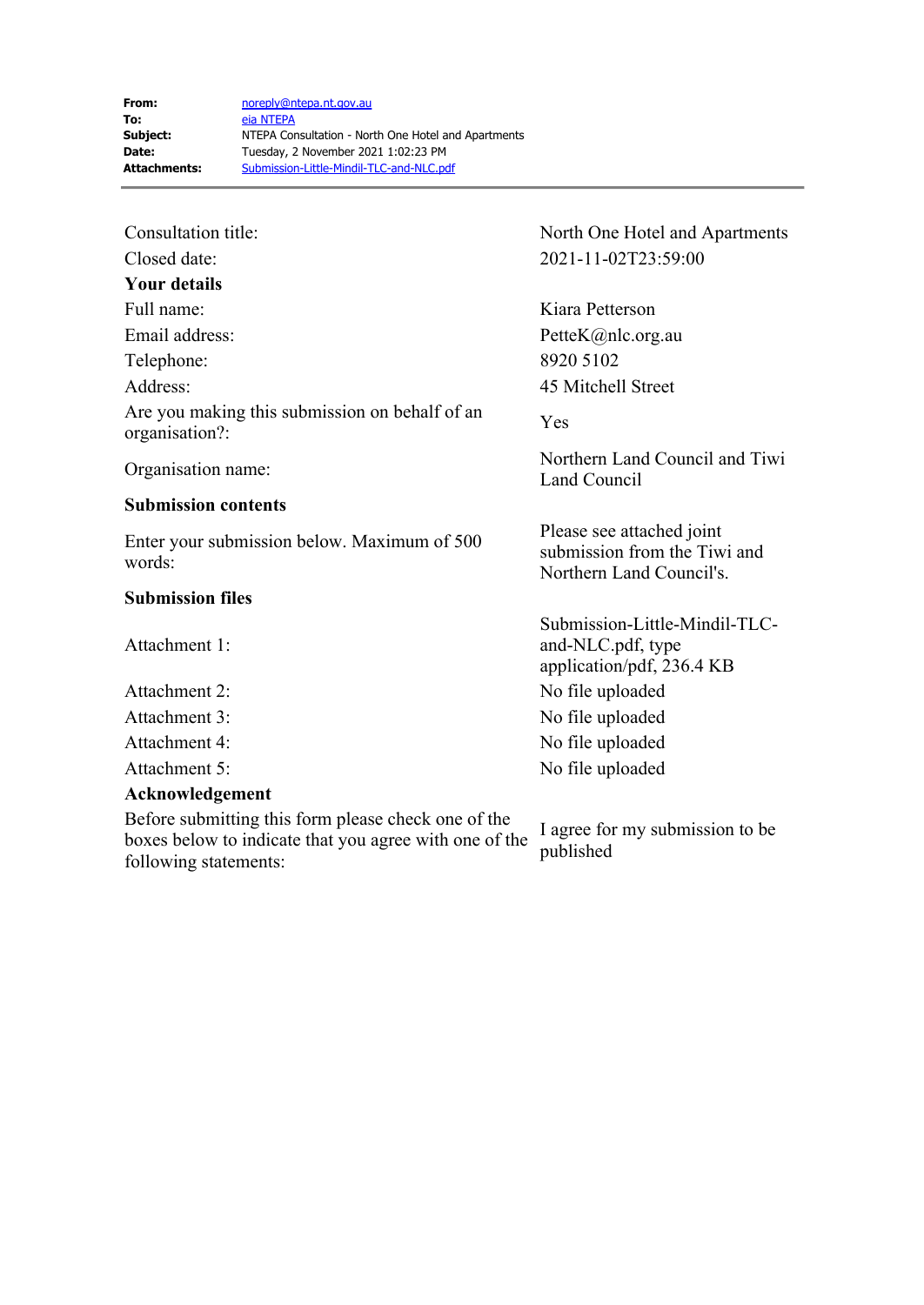

Dr. Paul Vogel AM Chairperson Northern Territory Environment Protection Authority

## **Plans for further development at Little Mindil – Lot 07651 Town of Darwin**

We write to you on behalf of Aboriginal Territorians and custodians for the Little Mindil site, Gilruth Avenue, Darwin.

We are deeply concerned about plans for the proposed development.

As you know this is a site that is culturally significant to many Aboriginal people; in particular the Larrakia and Tiwi peoples. The Tiwi in particular are recognized as having a key responsibility for protection of cultural sites in that area.

We understand that the Larrakia Nation has made a submission to the Development Consent Authority objecting to this proposal. We support their submission.

We are disappointed about the lack of engagement with ourselves; key organisations representing Aboriginal custodians for the site. The significance of this area to Aboriginal people is well documented and been understood as a part of consideration of previous development proposals. Many Aboriginal people understood the current development on that site would be the limit of development. They are concerned that this appears not to be the case, with that consideration of further building construction in that area.

The Northern Territory government has regularly promoted that proponents should engage with relevant Aboriginal peoples as early as possible regarding development proposals affecting places important to us and our cultural sites.

We understand that while the proponent has established contact with the Aboriginal Areas Protection Authority, no action has been taken by the proponent to respond to a proposal from the AAPA on a site clearance process.

This is particularly relevant because at least one known and important site is directly adjacent to proposed works and the area as a whole is well known to be of importance to the Larrakia and Tiwi peoples.